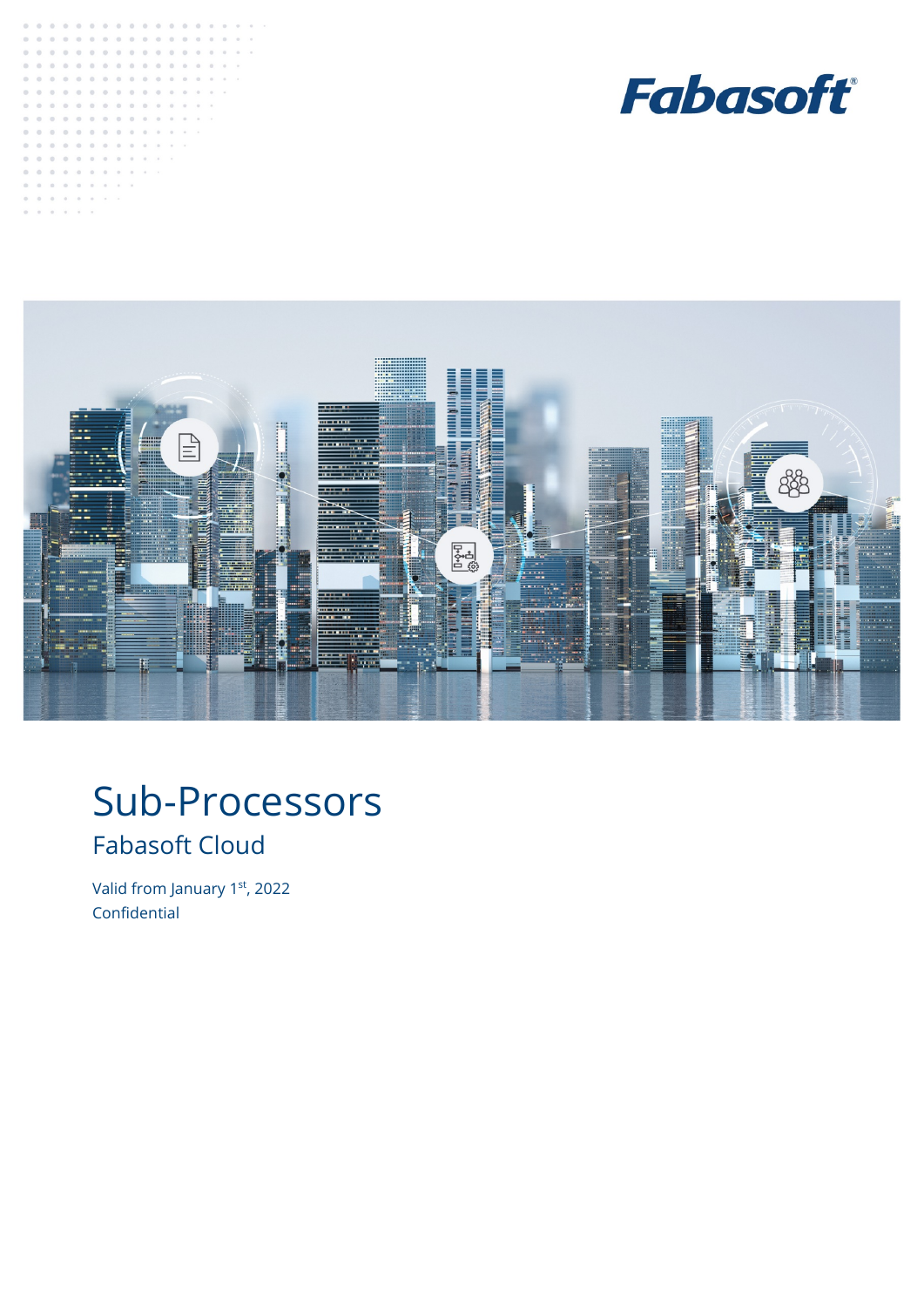Copyright © Fabasoft R&D GmbH, AT-4020 Linz, 2022.

All rights reserved. All names of hardware and software are trade names and/or brands of the manufacturers in question.

These documents ar[e confidential.](#page-0-0)

The mere fact of having transferred and presented these documents alone does not constitute any right to our software, our services and service results or any other protected rights.

It is prohibited to forward, publish or reproduce these documents.

To aid readability, the third-person plural pronoun will be used instead of gendered pronouns (e.g. they/them instead of he/him). These plural pronouns shall be used for both singular and plural references, encompassing all genders.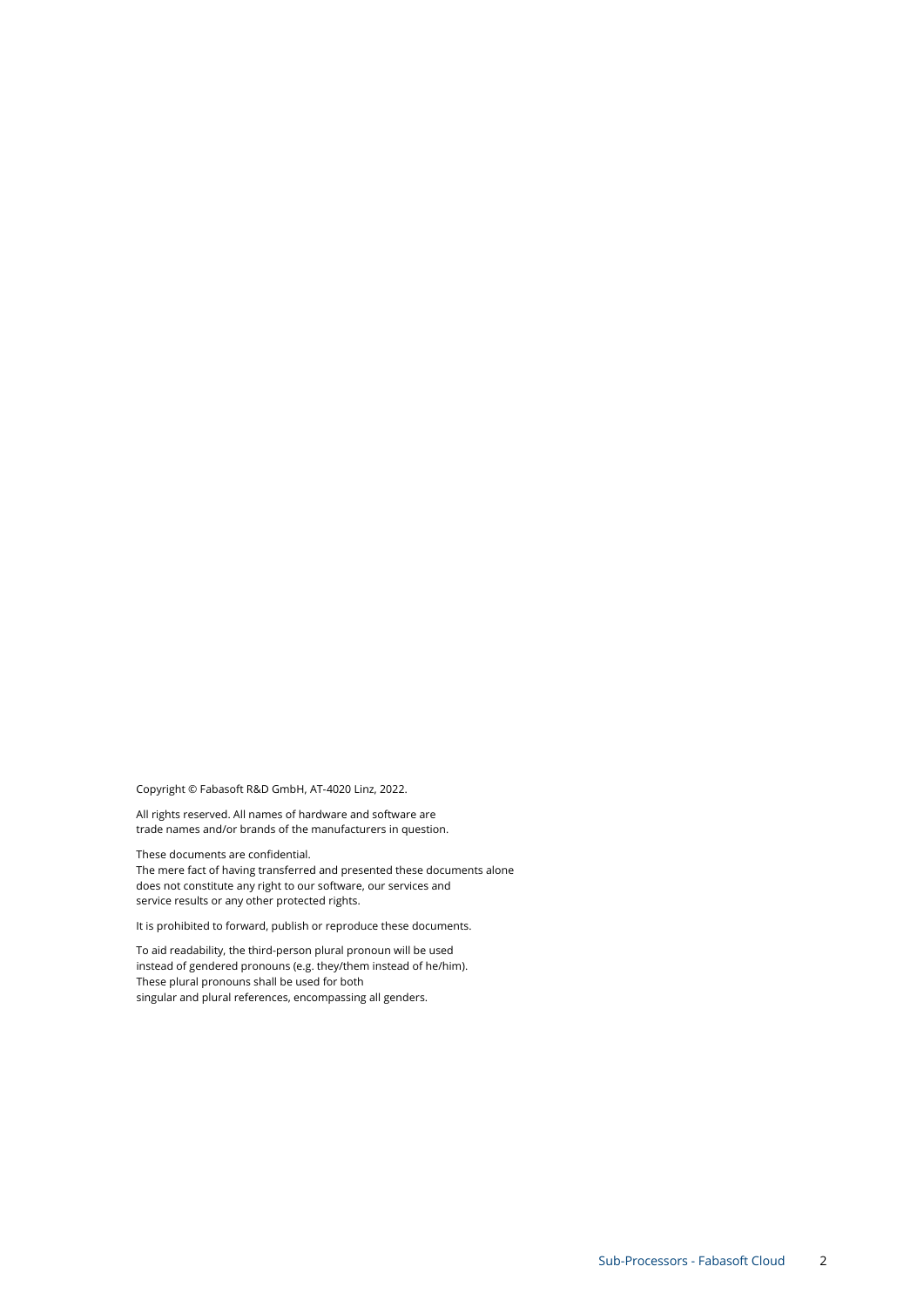# 1 Introduction

Fabasoft uses sub-processors for the provision of Fabasoft Cloud in the respective service package selected, including data center operation.

Sub-contractual relationships within the meaning of this provision shall be understood to be those services which relate directly to the provision of the main service. This does not include ancillary services which Fabasoft uses, for example, as telecommunications services, postal/transport services, maintenance and user service or the disposal of data carriers, as well as other measures to ensure the confidentiality, availability, integrity and resilience of the hardware and software of data processing systems. However, Fabasoft shall be obligated to enter into appropriate and legally compliant contractual agreements as well as control measures to ensure data protection and data security of the Customer's data even in the case of outsourced ancillary services.

# 2 Sub-processors

# 2.1 Sub-processors for main services

### 2.1.1 A-Trust

The following data is forwarded to A-Trust Gesellschaft für Sicherheitssysteme im elektronischen Datenverkehr GmbH, Landstrasser Hauptstrasse 5, 1030 Vienna, Austria for the purpose of logging in using the "Handy-Signatur" mobile phone signature:

Mobile number and signature password (this data is requested from A-Trust by the user via a form embedded in the login page of the Fabasoft Cloud).

## 2.1.1.1 XPRON Systems GmbH

To process Fabasoft Cloud support requests XPRON Systems GmbH, Carl-Schurz-Strasse 2, 41460 Neuss, Germany, has access to the following data (in context of a support ticket):

Contact Data

#### 2.1.2 Data centers

The Data Centers provide Fabasoft with the necessary rack space, power and cooling. In addition, they establish the connection between the Data Centers and provide internet routing. For this purpose, Fabasoft has commissioned the following subcontractors:

- for the Data Centers of the Fabasoft Cloud location Germany:
	- o noris Network AG, Thomas-Mann-Strasse 16 20, 90471 Nuremberg, Germany
- for the Data Centers of the Fabasoft Cloud location Austria:
	- o T-Systems Austria GmbH, Rennweg 97, 1030 Vienna, Austria
	- for the Data Centers of the Fabasoft Cloud Switzerland (until October 2021)
		- o Colt Technology Services AG, Albulastrasse 47, 8048 Zurich, Switzerland
		- o e-shelter Datacenter AG, Hofwisenstrasse 56, 8153 Rümlang, Switzerland
- for the Data Centers of the Fabasoft Cloud Switzerland (from October 2021)
	- o Roosevelt Services Switzerland GmbH, c/o Schellenberg Wittmer AG Löwenstrasse 19, 8001 Zürich